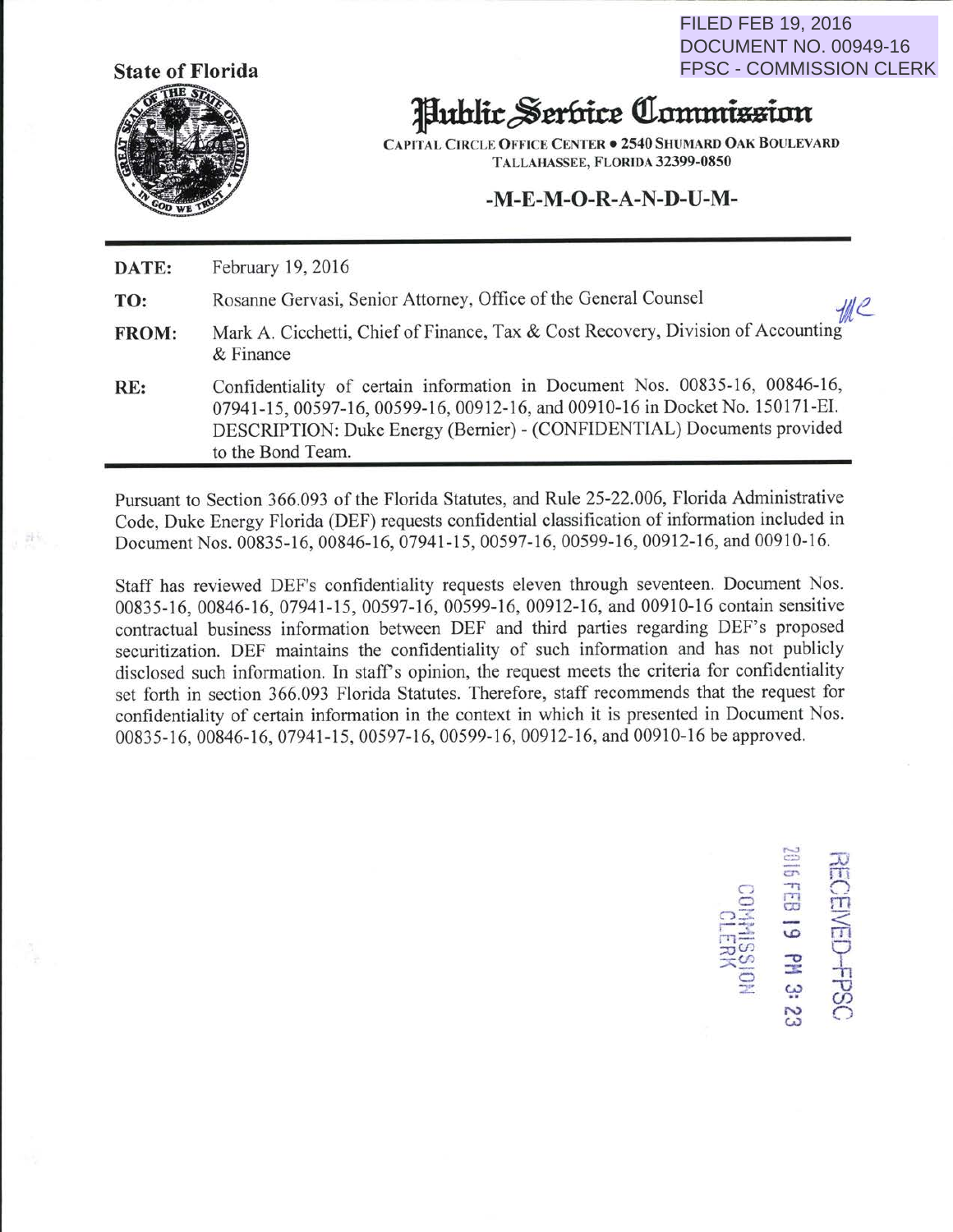

CAPITAL CIRCLE OFFICE CENTER • 2540 SHUMARD OAK BOULEVARD TALLAHASSEE, FLORIDA 32399-0850

# -M-E-M-O-R-A-N-D-U-M-

- **DATE:**  February 19. 2016
- **TO:**  Division of Accounting and Finance, Office of Primary Responsibility
- **FROM:**  OFFICE OF COMMISSION CLERK
- **RE:**  CONFIDENTIALITY OF CERTAIN INFORMATION DOCKET NO: 150171-EI DOCUMENT NO: 00910-16 DESCRIPTION: Duke Energy (Triplett)- (CONFIDENTIAL) Documents provided to the bond team. [CLK note: See DN 00568-16 for initial filing.]

SOURCE: Duke Energy Florida, Inc.

The above confidential material was filed along with a seventeenth request for confidential classification. Please complete the following form by checking all applicable information and forward it to the attorney assigned to the docket, along with a brief memorandum supporting your recommendation.

- $\angle$  The document(s) is (are), in fact, what the utility asserts it (them) to be.
- $\vee$ The utility has provided enough details to perform a reasoned analysis of its request.
- $\mathcal{V}$  The material has been received incident to an inquiry.

The material is confidential business information because it includes:

- \_ (a) Trade secrets;
- \_ (b) Internal auditing controls and reports of internal auditors;
	- \_ (c) Security measures, systems, or procedures;
- $L$  d) Information concerning bids or other contractual data, the disclosure of which would impair the efforts of the public utility or its affiliates to contract for goods or services on favorable terms;
- $V(e)$  Information relating to competitive interests, the disclosure of which would impair the competitive business of the provider of information;
- \_ (f) Employee personnel information unrelated to compensation, duties, qualifications, or responsibilities;
- The material appears to be confidential in nature and harm to the company or its ratepayers will result from public disclosure.
- The material appears not to be confidential in nature.
- The material is a periodic or recurring filing and each filing contains confidential information.

This response was prepared by *MARK CICCHETT* on 2/19/16, a copy of which has been sent to the Office of Commission Clerk and the Office of General Counsel.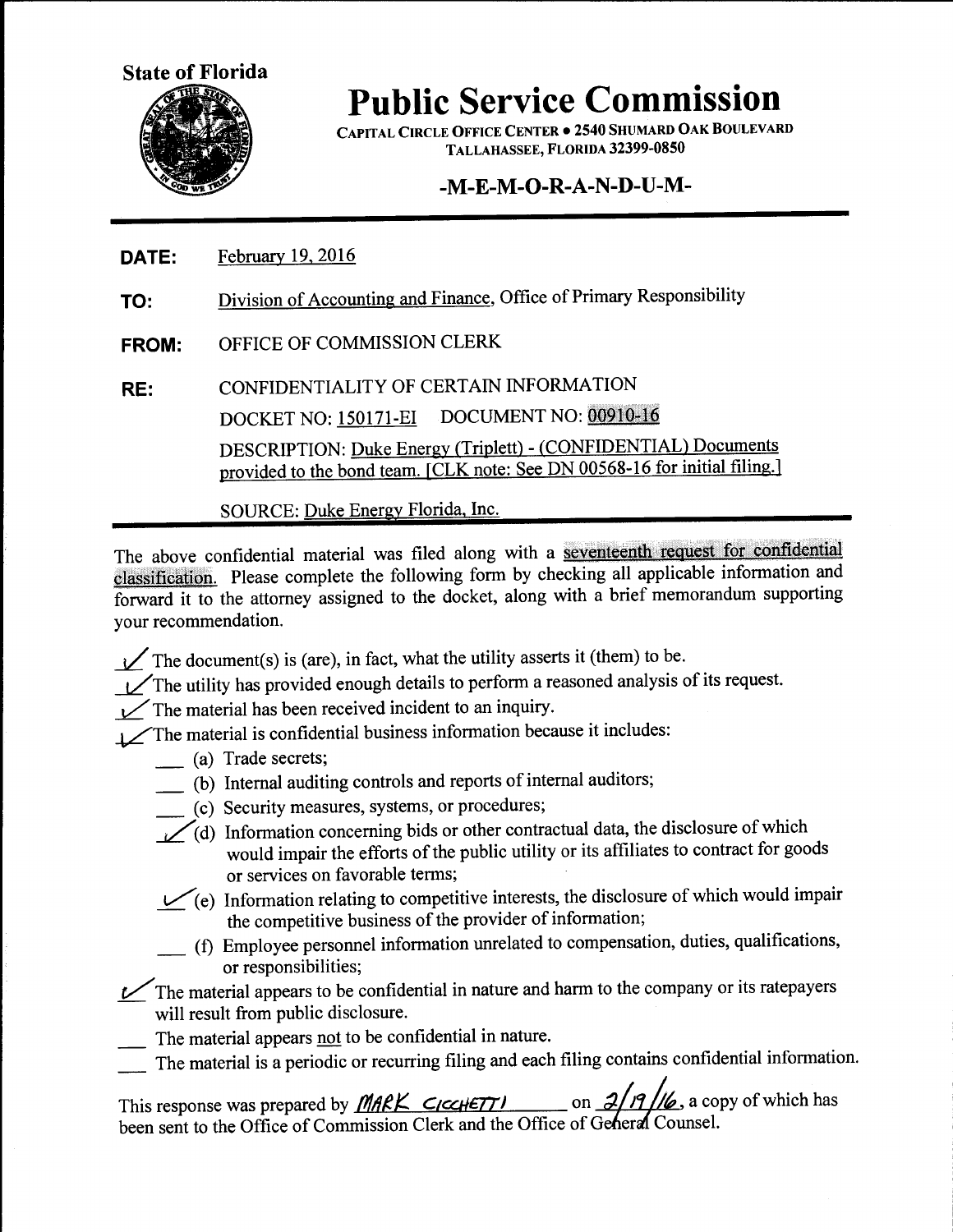

CAPITAL CIRCLE OFFICE CENTER • 2540 SHUMARD OAK BOULEVARD TALLAHASSEE, FLORIDA 32399-0850

## **-M-E-M-0-R-A-N-D-U-M-**

- **DATE:**  February 19,2016
- **TO:**  Division of Accounting and Finance, Office of Primary Responsibility
- **FROM:**  OFFICE OF COMMISSION CLERK
- **RE:**  CONFIDENTIALITY OF CERTAIN INFORMATION DOCKET NO: 150171-EI DOCUMENT NO: 00912-16 DESCRIPTION: Duke Energy (Triplett)- (CONFIDENTIAL) Documents provided to the bond team. [CLK note: See DN 00562-16 for initial filing.]

SOURCE: Duke Energy Florida, Inc.

The above confidential material was filed along with a sixteenth request for confidential classification. Please complete the following form by checking all applicable information and forward it to the attorney assigned to the docket, along with a brief memorandum supporting your recommendation.

- $\vee$ The document(s) is (are), in fact, what the utility asserts it (them) to be.
- The utility has provided enough details to perform a reasoned analysis of its request.
- The material has been received incident to an inquiry.

V'The material is confidential business information because it includes:

- \_ (a) Trade secrets;
- \_ (b) Internal auditing controls and reports of internal auditors;
- \_ (c) Security measures, systems, or procedures;
- (d) Information concerning bids or other contractual data, the disclosure of which would impair the efforts of the public utility or its affiliates to contract for goods or services on favorable terms;
- $\mathcal{V}$  (e) Information relating to competitive interests, the disclosure of which would impair the competitive business of the provider of information;
- \_ (f) Employee personnel information unrelated to compensation, duties, qualifications, or responsibilities;

The material appears to be confidential in nature and harm to the company or its ratepayers will result from public disclosure.

- The material appears not to be confidential in nature.
- The material is a periodic or recurring filing and each filing contains confidential information.

This response was prepared by *MARK* CICCHETT on  $\frac{\partial f}{\partial \theta}$ , a copy of which has been sent to the Office of Commission Clerk and the Office of General Counsel.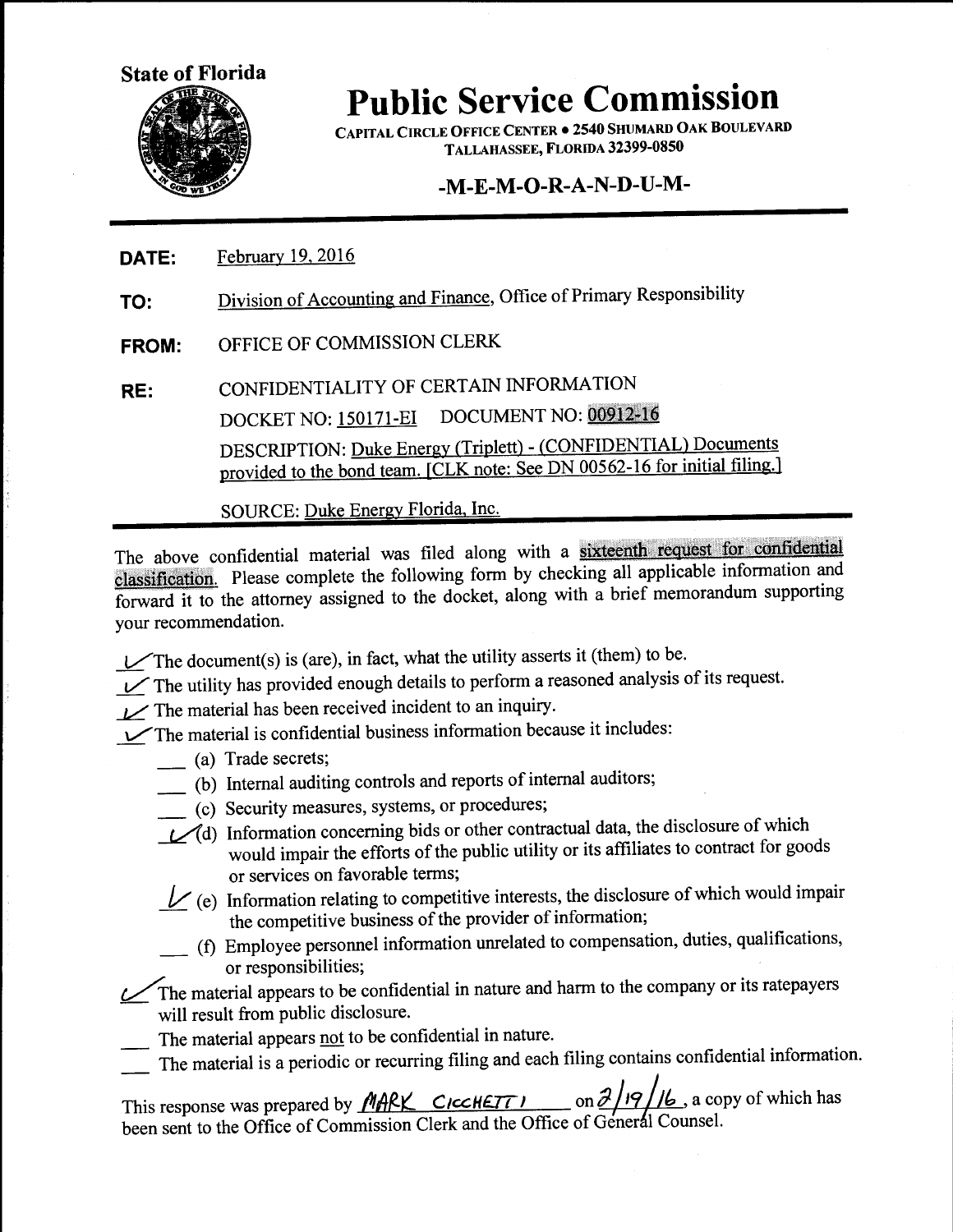

CAPITAL CIRCLE OFFICE CENTER . 2540 SHUMARD OAK BOULEVARD TALLAHASSEE, FLORIDA 32399-0850

#### **-M-E-M-0-R-A-N-D-U-M-**

- **DATE:**  February 15, 2016
- **TO:**  Division of Accounting and Finance, Office of Primary Responsibility
- **FROM:**  OFFICE OF COMMISSION CLERK
- **RE:**  CONFIDENTIALITY OF CERTAIN INFORMATION DOCKET NO: 150171-EI DOCUMENT NO: 00846-16 DESCRIPTION: Duke Energy {Triplett)- (CONFIDENTIAL) Portions of documents provided to the bond team. [CLK Note: See DN 00450-16 for initial filing]

SOURCE: Duke Energy Florida, Inc.

The above confidential material was filed along with a fifteenth request for confidential classification. Please complete the following form by checking all applicable information and forward it to the attorney assigned to the docket, along with a brief memorandum supporting your recommendation.

 $t$  The document(s) is (are), in fact, what the utility asserts it (them) to be.

The utility has provided enough details to perform a reasoned analysis of its request.

The material has been received incident to an inquiry.

 $\mathcal{V}$ The material is confidential business information because it includes:

- \_ (a) Trade secrets;
- \_ (b) Internal auditing controls and reports of internal auditors;
- \_ (c) Security measures, systems, or procedures;
- ~) Information concerning bids or other contractual data, the disclosure of which would impair the efforts of the public utility or its affiliates to contract for goods or services on favorable terms;
	- $\mathcal{U}(e)$  Information relating to competitive interests, the disclosure of which would impair the competitive business of the provider of information;
	- \_ (f) Employee personnel information unrelated to compensation, duties, qualifications, or responsibilities;

The material appears to be confidential in nature and harm to the company or its ratepayers will result from public disclosure.

- The material appears not to be confidential in nature.
- The material is a periodic or recurring filing and each filing contains confidential information.

This response was prepared by  $M$ ARK CICCHETTJ on  $A/A$ , a copy of which has been sent to the Office of Commission Clerk and the Office of General Counsel.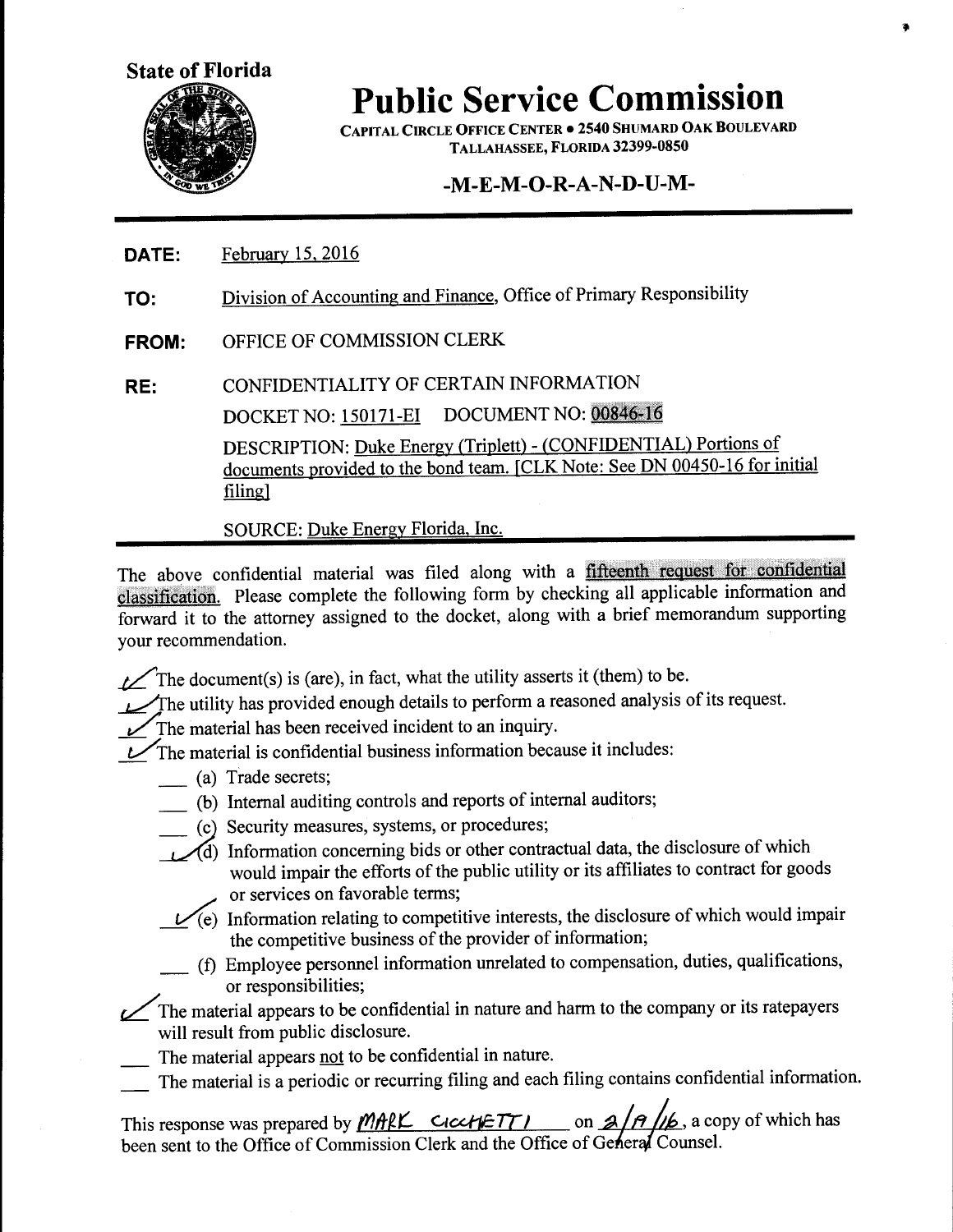

CAPITAL CIRCLE OFFICE CENTER • 2540 SHUMARD OAK BOULEVARD TALLAHASSEE, FLORIDA 32399-0850

#### -M-E-M-O-R-A-N-D-U-M-

- **DATE:**  February 16, 2016
- **TO:**  Division of Accounting and Finance, Office of Primary Responsibility
- **FROM:**  OFFICE OF COMMISSION CLERK
- **RE:**  CONFIDENTIALITY OF CERTAIN INFORMATION DOCKET NO: 150171-EI DOCUMENT NO: 00835-16 DESCRIPTION: Duke Energy (Triplett)- (CONFIDENTIAL) Documents provided to the bond team. [CLK Note: See DN 00417-16 for initial filing]

SOURCE: Duke Energy Florida, Inc.

The above confidential material was filed along with a fourteenth request for confidential classification. Please complete the following form by checking all applicable information and forward it to the attorney assigned to the docket, along with a brief memorandum supporting your recommendation.

- $\mathcal{L}$  The document(s) is (are), in fact, what the utility asserts it (them) to be.
- The utility has provided enough details to perform a reasoned analysis of its request.
- The material has been received incident to an inquiry.

 $\angle$  The material is confidential business information because it includes:

- \_ (a) Trade secrets;
- \_ (b) Internal auditing controls and reports of internal auditors;
	- \_ (c) Security measures, systems, or procedures;
- <sup>1</sup> Information concerning bids or other contractual data, the disclosure of which would impair the efforts of the public utility or its affiliates to contract for goods or services on favorable terms;
- *\_v\_* (e)) Information relating to competitive interests, the disclosure of which would impair the competitive business of the provider of information;
	- \_ (f) Employee personnel information unrelated to compensation, duties, qualifications, or responsibilities;

The material appears to be confidential in nature and harm to the company or its ratepayers will result from public disclosure.

- The material appears not to be confidential in nature.
- The material is a periodic or recurring filing and each filing contains confidential information.

This response was prepared by *MARK CICCHGTT* 6. **6:19/16**, a copy of which has been sent to the Office of Commission Clerk and the Office of General Counsel.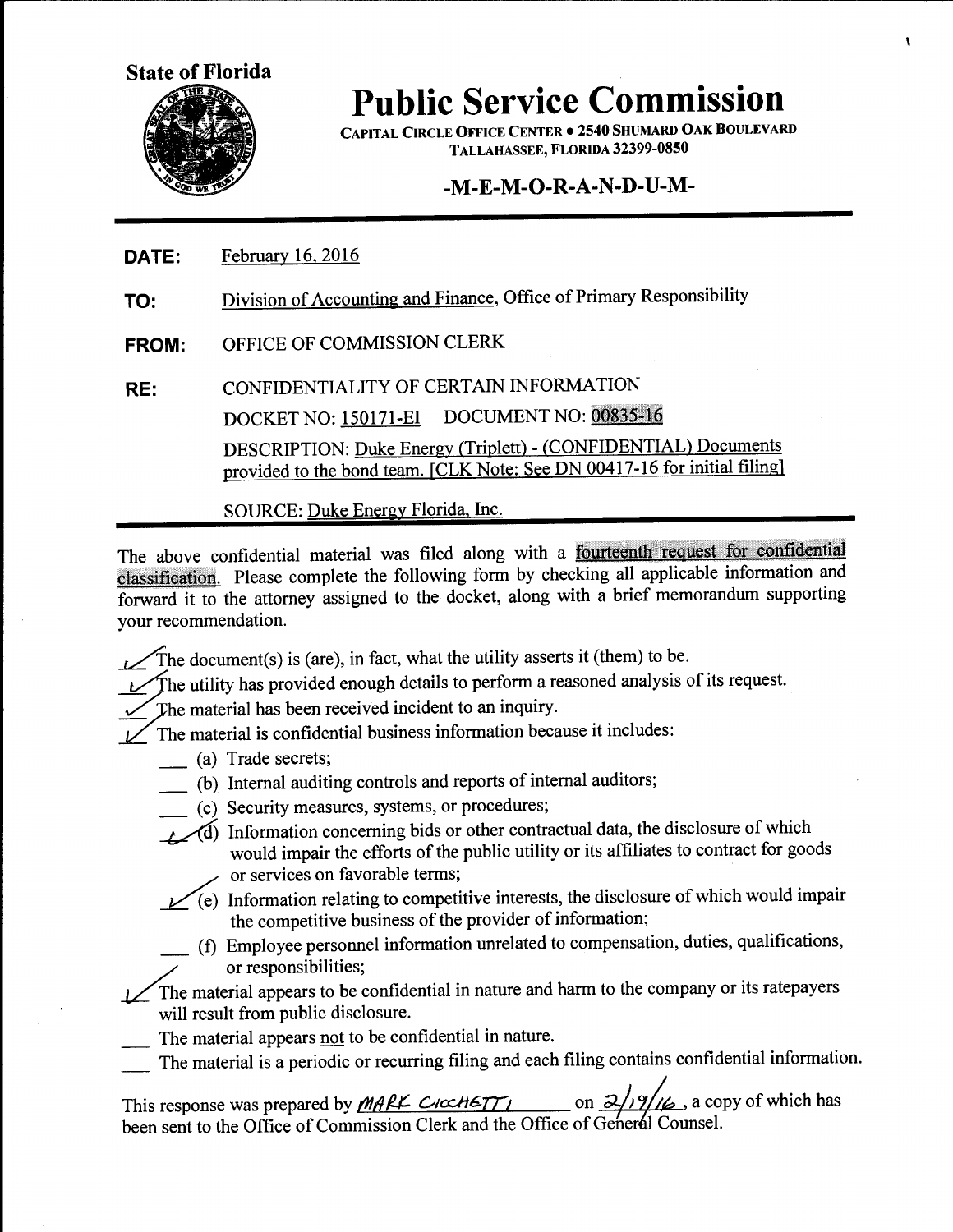

CAPITAL CIRCLE OFFICE CENTER • 2540 SHUMARD OAK BOULEVARD TALLAHASSEE, FLORIDA 32399-0850

#### $-M-E-M-O-R-A-N-D-U-M-$

- **DATE:**  February 2, 2016
- **TO:**  Division of Accounting and Finance, Office of Primary Responsibility
- **FROM:**  OFFICE OF COMMISSION CLERK
- **RE:**  CONFIDENTIALITY OF CERTAIN INFORMATION DOCKET NO: 150171-EI DOCUMENT NO: 00597-16 DESCRIPTION: Duke Energy (Bernier)- (CONFIDENTIAL) Information provided to the bond team. [CLK note: See DN 00187-16 for initial filing.].

SOURCE: Duke Energy Florida, Inc.

The above confidential material was filed along with a *thirteenth request for confidential* classification. Please complete the following form by checking all applicable information and forward it to the attorney assigned to the docket, along with a brief memorandum supporting your recommendation.

 $\angle$  The document(s) is (are), in fact, what the utility asserts it (them) to be.

The utility has provided enough details to perform a reasoned analysis of its request.

The material has been received incident to an inquiry.

The material is confidential business information because it includes:

- \_ (a) Trade secrets;
- \_ (b) Internal auditing controls and reports of internal auditors;
- \_ (c) Security measures, systems, or procedures;
- ~d) Information concerning bids or other contractual data, the disclosure of which would impair the efforts of the public utility or its affiliates to contract for goods or services on favorable terms;
- $L$ <sup>(e)</sup> Information relating to competitive interests, the disclosure of which would impair the competitive business of the provider of information;
- \_ (f) Employee personnel information unrelated to compensation, duties, qualifications, or responsibilities;

 $\mathcal{L}$  The material appears to be confidential in nature and harm to the company or its ratepayers will result from public disclosure.

- The material appears not to be confidential in nature.
- \_ The material is a periodic or recurring filing and each filing contains confidential information.

This response was prepared by  $MAKC$  *Clcc HETT 1* on  $2/19/16$ , a copy of which has been sent to the Office of Commission Clerk and the Office of General Counsel.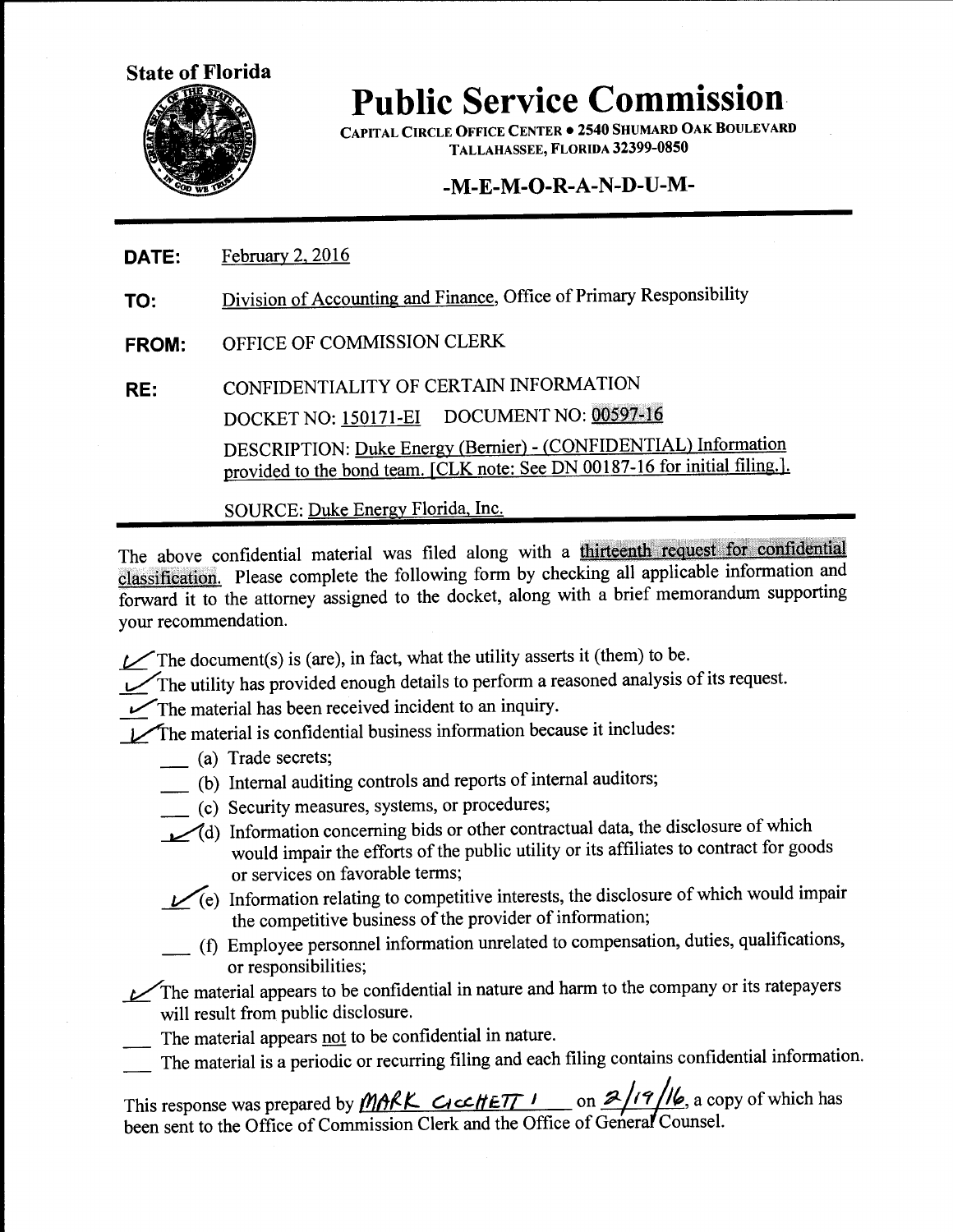

CAPITAL CIRCLE OFFICE CENTER • 2540 SHUMARD OAK BOULEVARD TALLAHASSEE, FLORIDA 32399-0850

# **-M-E-M-0-R-A-N-D-U-M-**

- **DATE:**  February 2, 2016
- **TO:**  Division of Accounting and Finance, Office of Primary Responsibility
- **FROM:**  OFFICE OF COMMISSION CLERK
- **RE:**  CONFIDENTIALITY OF CERTAIN INFORMATION DOCKET NO: 150171-EI DOCUMENT NO: 00599-16 DESCRIPTION: Duke Energy (Bernier)- (CONFIDENTIAL) Information provided to the bond team. [CLK note: See DN 00158-16 for initial filing.]

SOURCE: Duke Energy Florida, Inc.

The above confidential material was filed along with a twelfth request for confidential classification. Please complete the following form by checking all applicable information and forward it to the attorney assigned to the docket, along with a brief memorandum supporting your recommendation.

 $\mathcal{L}$ The document(s) is (are), in fact, what the utility asserts it (them) to be.

The utility has provided enough details to perform a reasoned analysis of its request.

 $\angle$ The material has been received incident to an inquiry.

The material is confidential business information because it includes:

- \_ (a) Trade secrets;
- \_ (b) Internal auditing controls and reports of internal auditors;
	- \_ (c) Security measures, systems, or procedures;
- <sup>1</sup> Information concerning bids or other contractual data, the disclosure of which would impair the efforts of the public utility or its affiliates to contract for goods or services on favorable terms;
- ~ Information relating to competitive interests, the disclosure of which would impair the competitive business of the provider of information;
	- \_ (f) Employee personnel information unrelated to compensation, duties, qualifications, or responsibilities;

The material appears to be confidential in nature and harm to the company or its ratepayers will result from public disclosure.

- The material appears not to be confidential in nature.
- The material is a periodic or recurring filing and each filing contains confidential information.

This response was prepared by *MARK CI ccHETTI* on  $\frac{\partial}{\partial}$  /9/6. a copy of which has been sent to the Office of Commission Clerk and the Office of General Counsel.